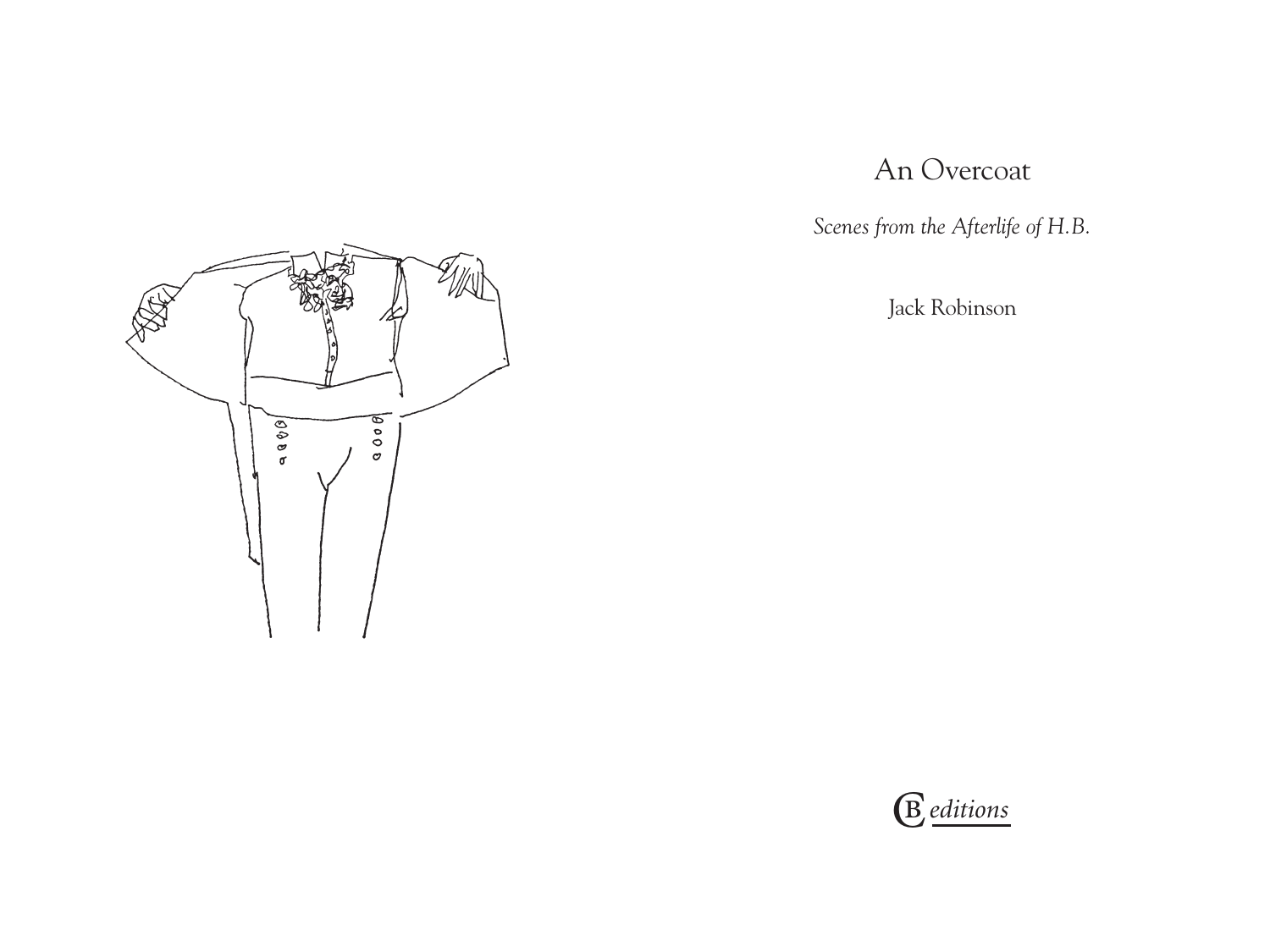errico beyle milanese visse, scrisse, amo quest' anima **ADORAVA** cimarosa, mozart e shakespeare mori di anno . . . il . . . 18 . . .

First published in 2017 by CB editions 146 Percy Road London w12 9QL www.cbeditions.com

All rights reserved

© Jack Robinson, 2017

Drawings on cover, opposite title page and on pages 6 and 131 by Roger Barr (1921–2000), reproduced from Stendhal, *Memoirs of a Tourist*, translated by Allan Seager, Northwestern University Press, 1962; copyright reserved

Jack Robinson has asserted his right under the Copyright, Designs and Patents Act 1988 to be identified as author of this work

Printed in England by T. J. International Ltd, Padstow

978–1–909585–24–9

H.B., Milan, 1820: "Every day I thought of this inscription, really believing that the grave was the only place I could be at peace. I wanted a marble plaque in the form of a playing card."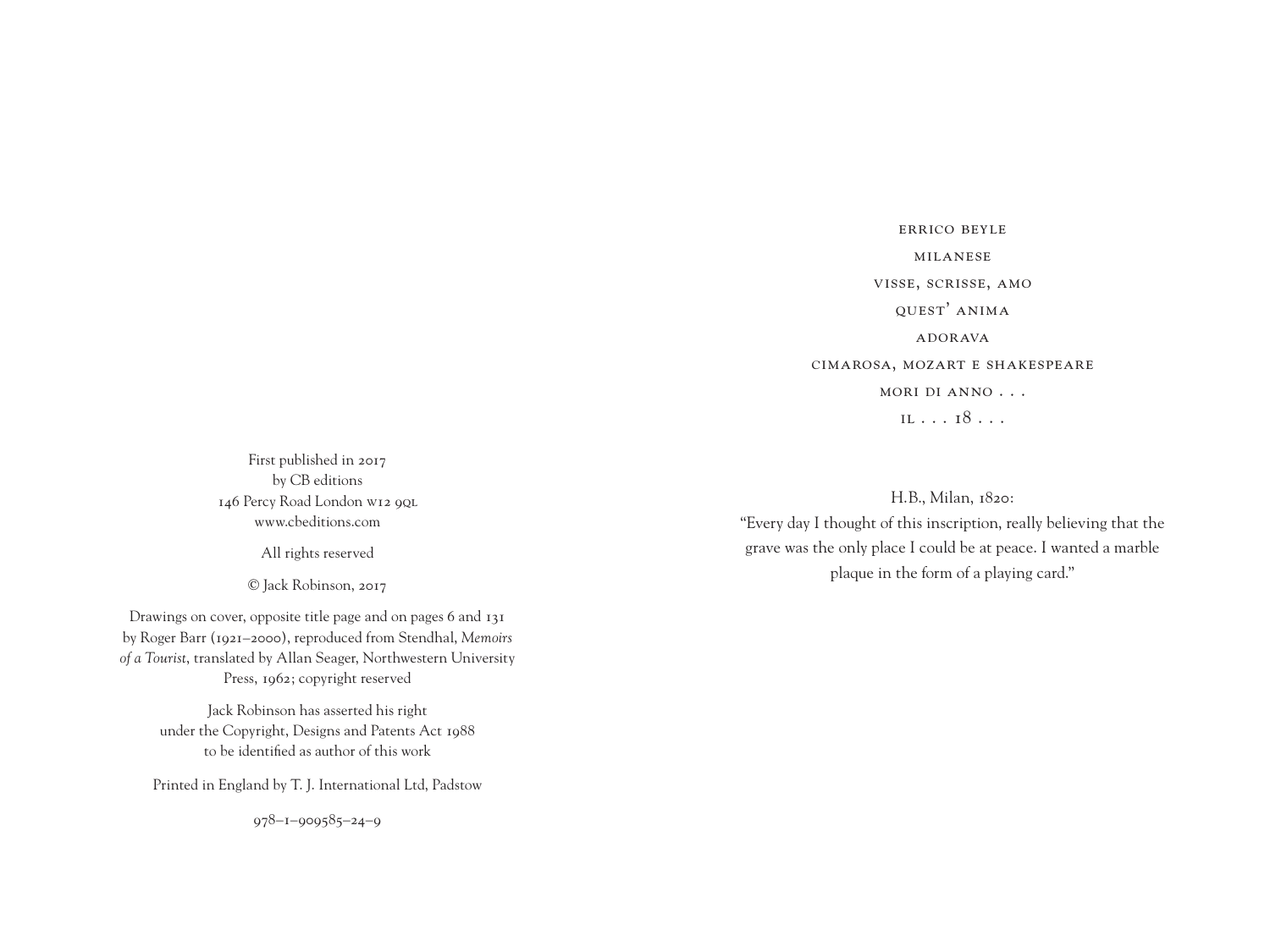He had no belief in an afterlife, but one has to believe in it for him.

– F. W. J. Hemmings, reviewing a biography of Stendhal in the *London Review of Books*, 18 December 1980

The other one we are lives in a distant city.

– Frederick Seidel, 'Prayer'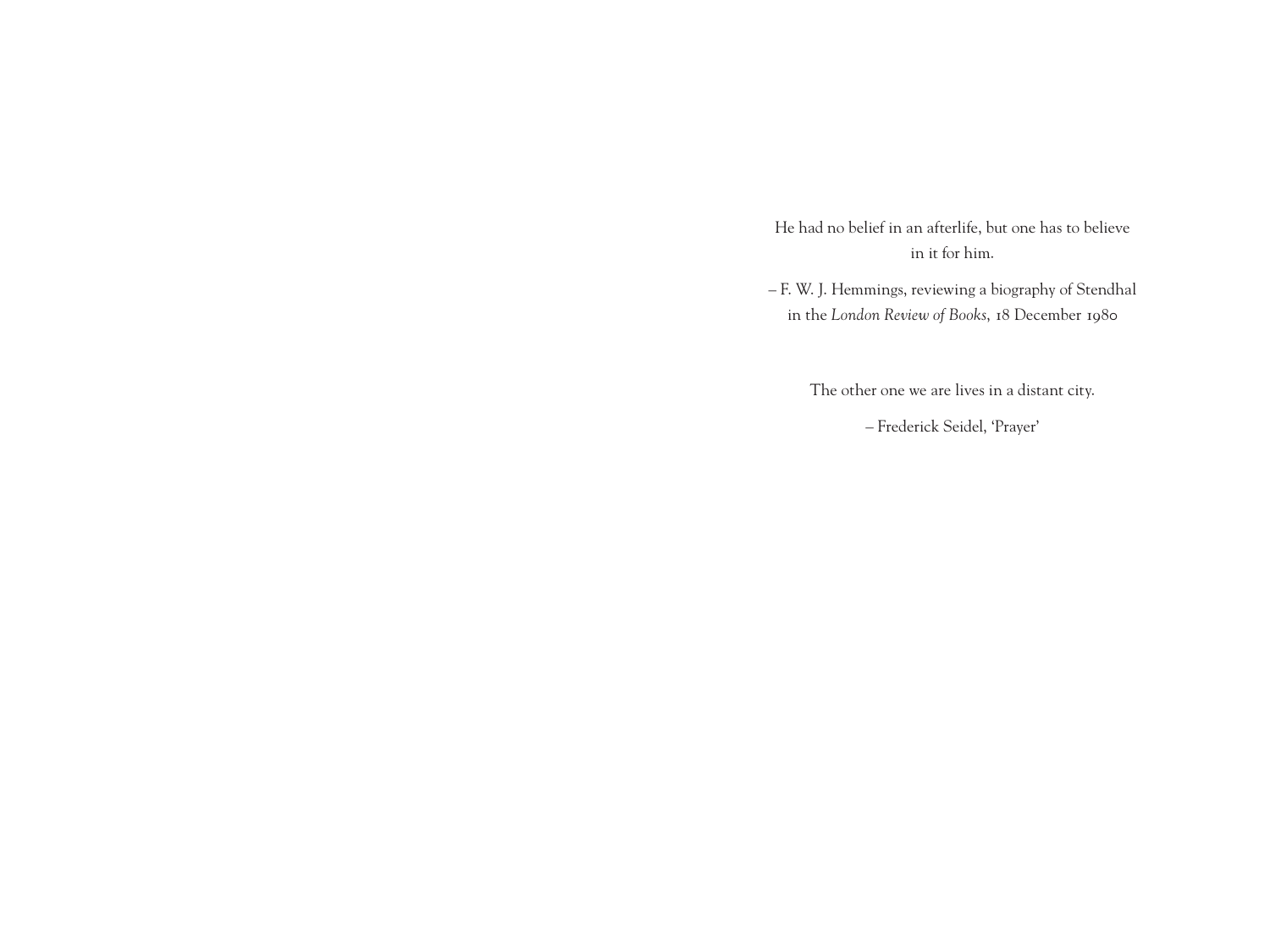I The Disguise 1 Almost Bucolic 7 II

III Eternal City 107

references 132

Phrases within double quotes are the (translated) words of Beyle/Stendhal himself (1783–1842), quoted from one or other of the books listed on page 133.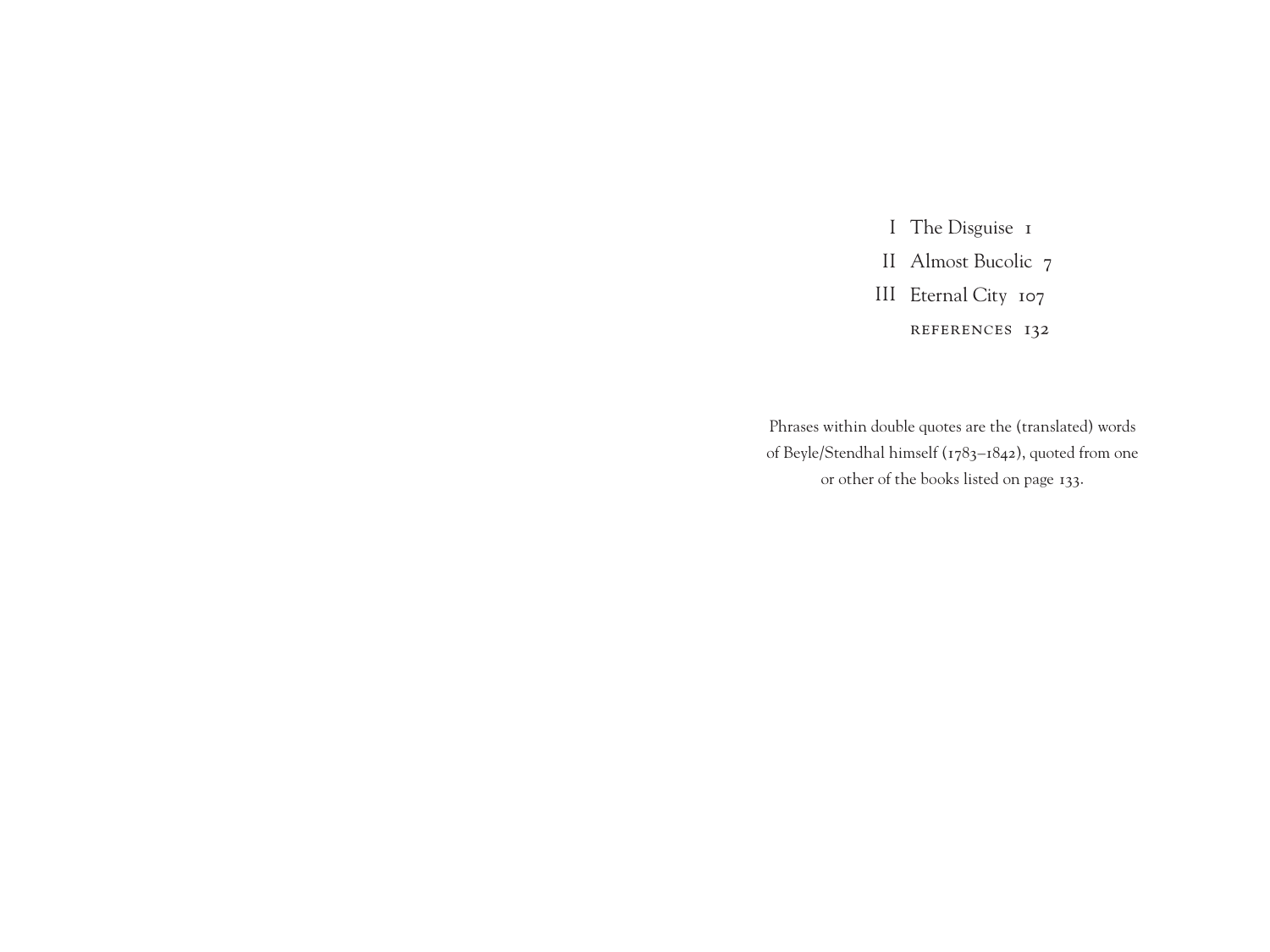## I The Disguise

■ In June 1819 Henri Beyle followed the woman he loved from Milan to Volterra, in Tuscany, where she had gone to visit her children. He was thirty-six; he had written no novels, yet, but had published books on music and painting and the cities of Italy, making liberal use of writing by other authors, and he had met Mathilde Dembowski in Milan the previous year. Dembowski was aged twenty-nine and had two children and was separated from the Polish army officer she had married at seventeen.°

During the journey to Volterra Beyle put on green glasses and an oversize overcoat – the kind you might choose for shoplifting, with deep pockets; or the kind worn by SS officers in war films°° – so that he could observe Mathilde without being recognised, his reasoning being that if he greeted

<sup>°</sup> There are no known portraits of Dembowski. Beyle linked her to a painting in the Uffizi in Florence of Salome being presented with the head of John the Baptist; she is looking away, dreamily, barely aware of the waiter arriving with the glass of red wine she has forgotten she ordered.

<sup>°°</sup> Or a *carrick*, which Nabokov insisted was the correct English translation for the garment that furnished the title of Gogol's *The Overcoat*: 'deep-caped, ample-sleeved'.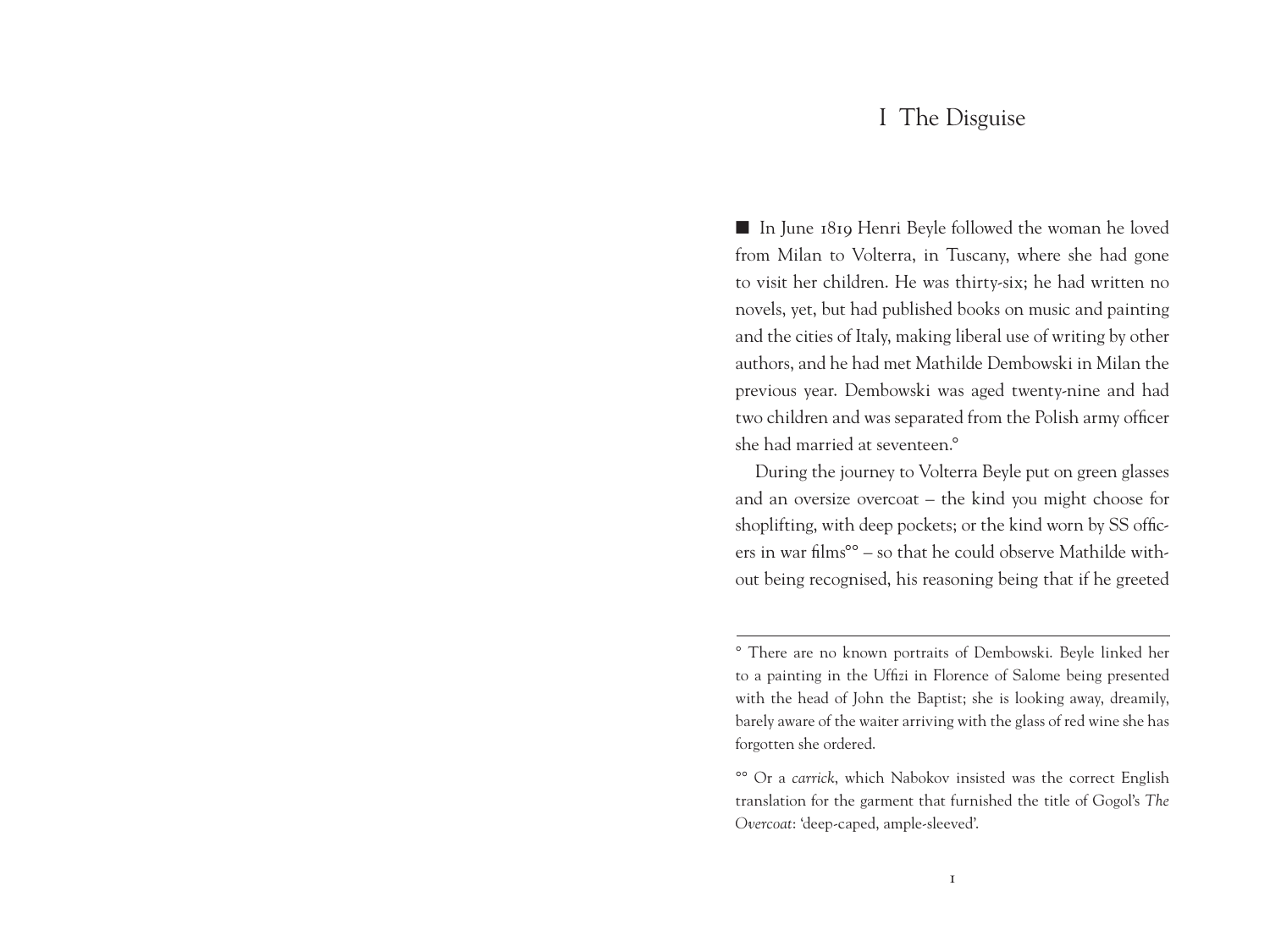her openly (a) she'd rebuke him for following her, and (b) everyone in town would assume he was her lover: "Therefore I shall show her far more respect by remaining incognito."

In January 1980 the French artist and writer Sophie Calle followed a man in Paris, lost him after a few minutes, then saw him again by chance that evening at a gallery opening, where he told her he was soon to travel to Venice. She followed him there, taking a suitcase in which she had packed 'a blond, bobbed wig; hats; veils; gloves; sunglasses'. In her account of the following days, the days of following, she names the man as 'Henri B'.

■ Of course Mathilde Dembowski saw through Henri Beyle's disguise. It was joke-shop, not even skin-deep. If you want to pass yourself off as a fishmonger, being able to tell a cod from a haddock might help; if you put on a dog collar, you should at least know your way around the Prayer Book. Actors, spies, fugitives, con-men and novelists who aspire to realism know this; as do people applying for jobs in which they've had no experience. But Beyle wasn't trying to be someone else, it was anonymity he was seeking, a harder thing;° or rather, he was seeking to be there but not have his thereness noticed, like an author with the kind of style

° "For me the supreme happiness would be to change into a lanky, blond German and walk about like that in Paris."

that gets called transparent. The man who had sold him his overcoat swore it was an invisibility coat. But it was secondhand, there were rips and stains, and some of the invisibility had worn off.

In 1819 Beyle retreated, chastised, and on 11 June he wrote a letter of apology to Mathilde; he longed to hate her, he claimed, but couldn't. When Dembowski returned to Milan she refused Beyle as a lover but allowed him to visit her once every two weeks. They talked, according to the (imagined) maid who listened at the door, about books, music, politics° and love in the abstract. In 1820 Beyle completed the first draft of *De l'Amour* and sent it to France, where it was lost in the post for over a year.

■ In *L'Abbesse de Castro* – a late novella that Beyle based on a Renaissance manuscript – Giulio, a brigand, is determined to visit the woman he loves, Elena, whose father has locked her away in a convent. Giulio's captain offers advice "as to the best way of carrying out this amorous and military

<sup>°</sup> Dembowski was closely linked to the Carbonari ('the charcoal burners'), a secret society that sought to free Milan from Austrian rule. Beyle too was sympathetic to the Carbonari, but his consistently inconsistent behaviour led both the authorities and those plotting against them to suspect he was an agent for the other side, and in 1821, after arrests by "the idiotic police", he had to quit Milan for good.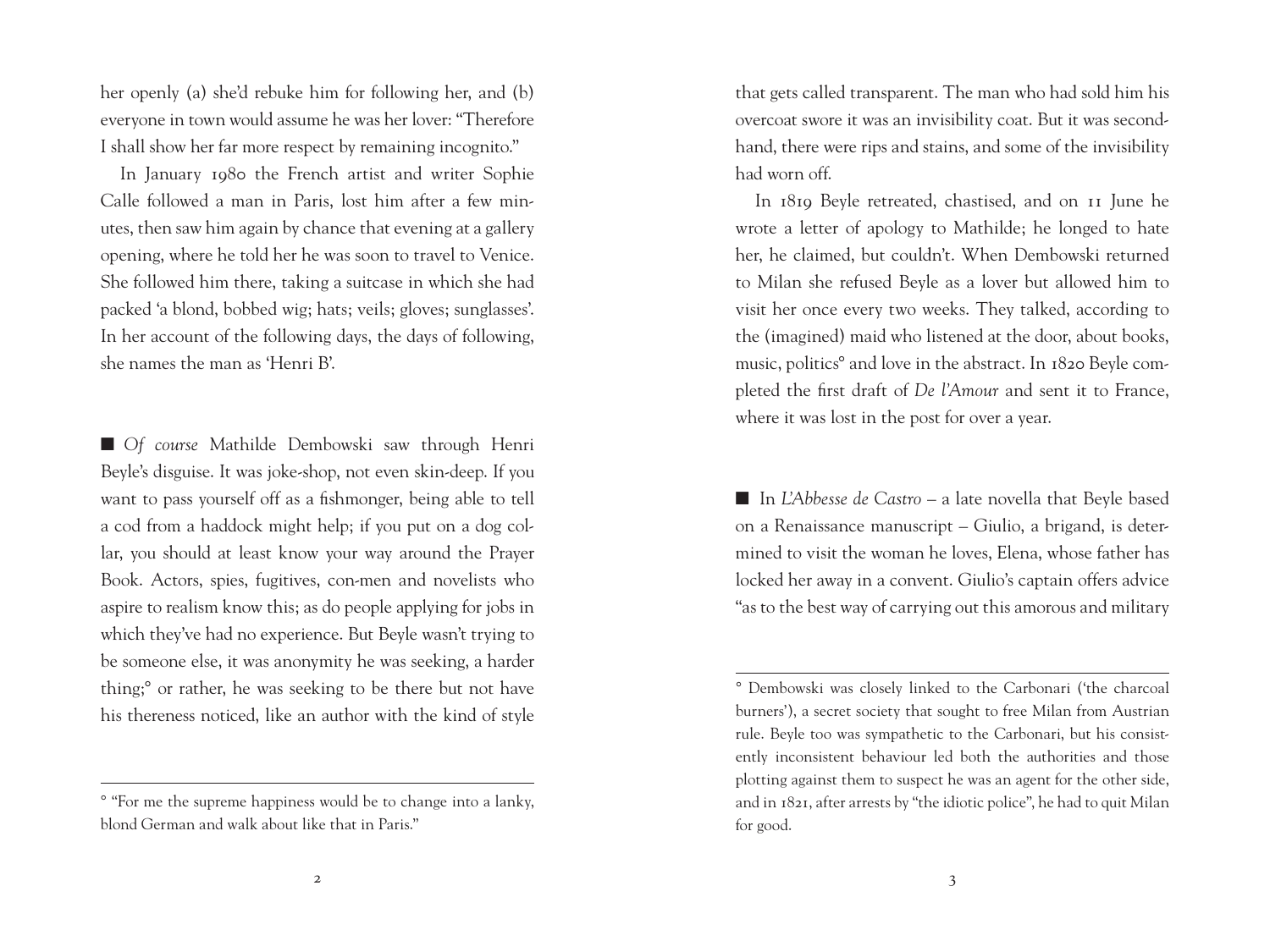undertaking": travel in disguise; "never confess your true name"; never tell the truth (and if "you see no advantage in any particular falsehood, lie at random"); do not approach the town directly, and "enter by the gate farthest from the road by which you arrive".°

Dissimulation. Many of the characters in Beyle's novels practise this. Julien in *Le Rouge et le Noir*: "If she sees how much I love her, I shall lose her." In society, Julien achieves success by expressing, with a certain wit, the opposite of what he believes (which is fun for a while but becomes tiresome: "Julien achieved such a degree of perfection in this kind of eloquence . . . that he ended up boring himself with the sound of his own voice"). Beyle too made a habit of deception: his multiplying pseudonyms; his books published with prefaces that disclaimed his authorship; his marginalia written in code. Everything he yearned for was locked away in a convent, and could only be attained by following elaborate rules of subterfuge – a tangle of desire and disguise.°°

To live as if one were a character in an over-plotted opera is essentially comic.° So are disguises. I'm pretty sure that anyone who dons a disguise – beard, forged papers; green glasses, overcoat – *expects* to be seen through.

■ In Beyle's own attempt to replay in writing the Volterra episode, which was also his first attempt at fiction – Mathilde is renamed Bianca, the would-be lover is Poloski, and between them there's a lesbian duchess – he got no further than the first chapter.

<sup>°</sup> The captain's advice resembles those 'tips for writers' that trend on the net and sometimes fill column inches in the broadsheet books pages. Here's another tip: if you're planning to write about someone who existed in history, be wary. Once you put an actual person into a book, they become larger than life, because larger than death. They become monsters. Beyle knew what he was doing when he kept Mathilde out of his book on love.

<sup>°°</sup> Anita Brookner (*TLS*, 30 May 1980), after listing some of Beyle's handicaps in his pursuit of happiness – 'narrow and confined

childhood, the eternal need to earn money and position and favour, stocky and graceless body (even in his twenties), thin hair and bad teeth' – approves his furious attempts 'to measure up to the rules of the game, even when [my italics] *there was no game being played*'.

<sup>° &</sup>quot;In Milan the primary, if not the exclusive source of comedy lies in observing the antics of a man who has lost his way among the labyrinthine paths which lead to the object of his heart's desire."